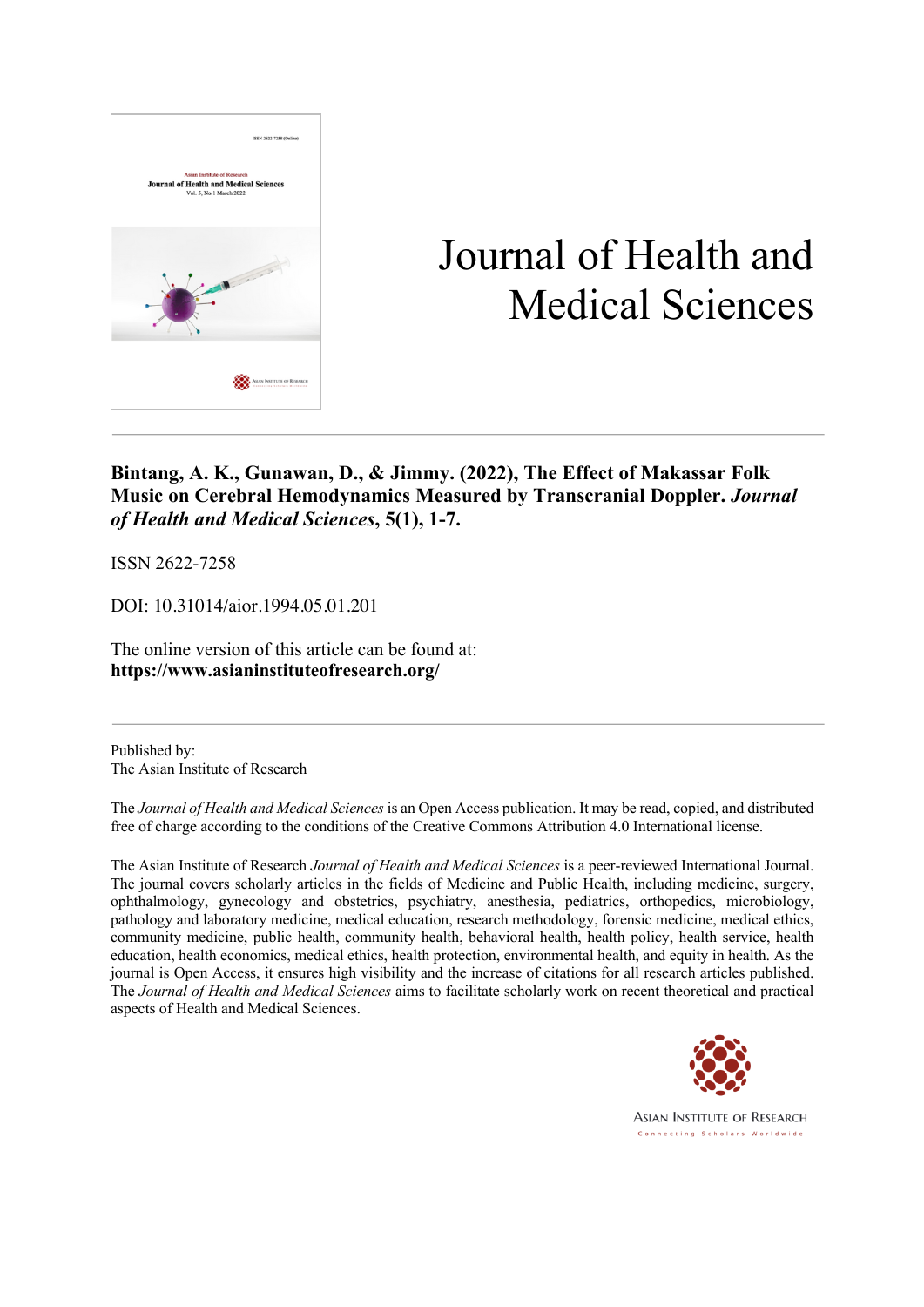

## The Effect of Makassar Folk Music on Cerebral Hemodynamics Measured by Transcranial Doppler

## Andi Kurnia Bintang<sup>1,2</sup>, David Gunawan<sup>1,2</sup>, Jimmy<sup>1</sup>

<sup>1</sup> Department of Neurology, Faculty of Medicine, Hasanuddin University, Indonesia

<sup>2</sup> Neurovascular Division, Department of Neurology, Faculty of Medicine, Hasanuddin University, Indonesia

Correspondence: Andi Kurnia Bintang. Email: a.kurnia\_b@yahoo.co.id

#### **Abstract**

This study aimed to evaluate the effect of Makassar folk music on cerebral hemodynamics using transcranial doppler (TCD). This was an experimental study with a pre- and post-test design. The study was conducted on 30 subjects at the Sonology clinic of Wahidin Sudirohusodo Hospital, Makassar from August to September 2019. The subjects listened to either rock, classical, or Makassar folk music and cerebral hemodynamic parameters before and after listening were assessed using TCD. The results of the study show that there were significant changes in both the left and the right middle cerebral artery (MCA) mean flow velocity (MFV) after listening to three genres, with a p-value < 0.0001 for each genre. There was no significant difference between the changes observed in left MFV MCA compared to the one on the right side. The value of MFV change was not significantly different across genres. The results indicate that Makassar folk music has the same effect on increasing cerebral hemodynamics as classical music and rock music.

**Keywords:** Cerebral Hemodynamics, Mean Flow Velocity, Music, Transcranial Doppler

## **1. Introductio**n

The relationship between music and brain function is increasingly investigated in modern neuroscience. More evidence points to a close relationship between brain activity, cerebral blood flow, and metabolism, implying that tasks requiring cognitive activation, such as listening to music will affect the blood flow velocity of cerebral arteries, particularly within regions involved in musical perception. Increased cerebral blood flow rate reflects higher brain metabolism activated by cognitive, motor, and sensory tasks. Music is known to induce and modify cognitive, mental, and emotional states. The act of listening to music results in the extensive activation of neural networks in the human brain, and has been regarded as a potential treatment option for psychological and neurological diseases (Antić et al., 2012; Hsu & Lai, 2004; Osuch et al., 2009).

In the past decade, a growing body of evidence on the use of music interventions in clinical practice has emerged, through singing, listening to music, music improvisation, and structured music therapies. Given that music involves multiple brain regions that regulate emotion, motivation, cognition, and motor function, musical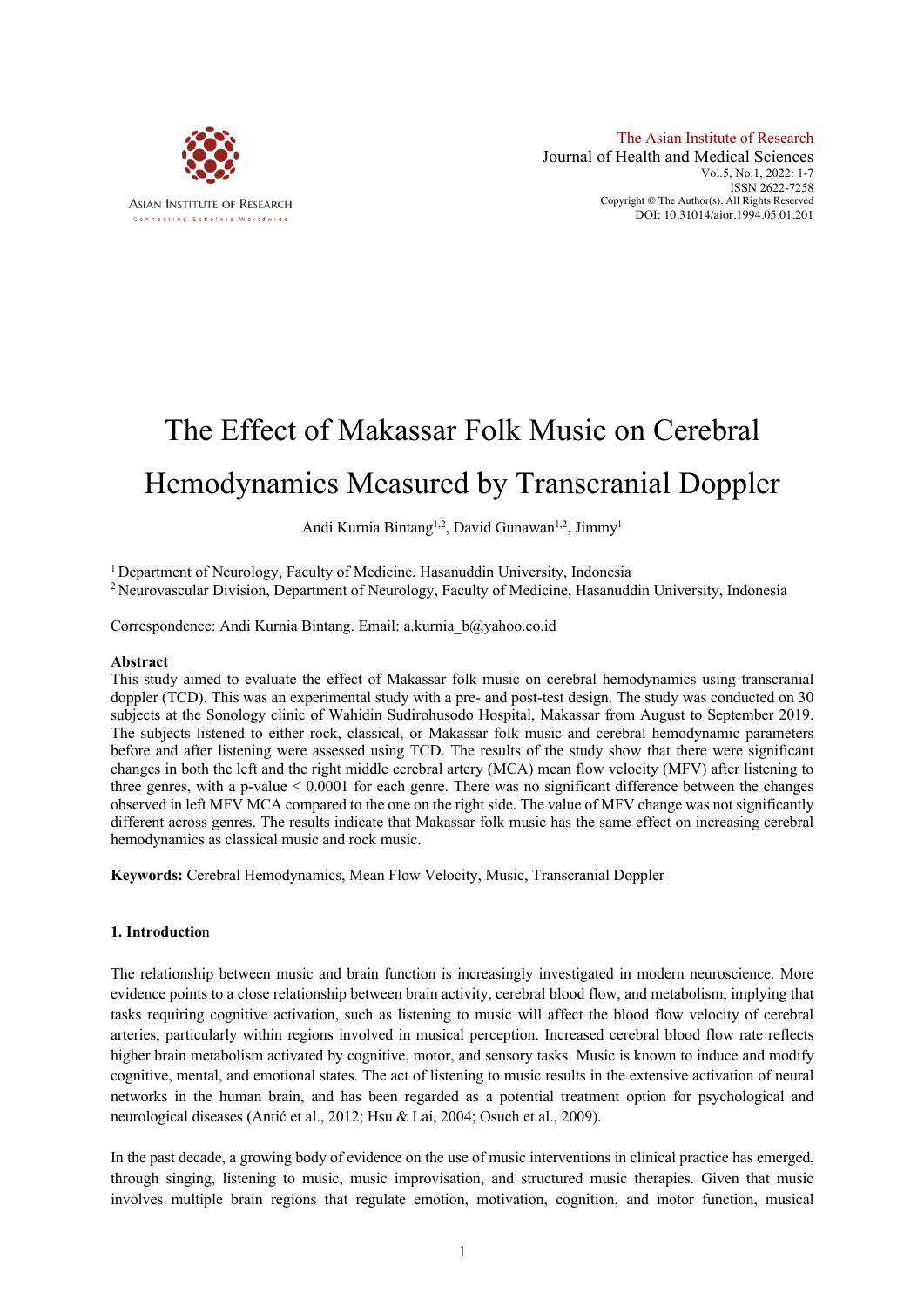interventions have been proposed with the aim of improving socialization, cognitive and motoric function, and emotional state (Chanda & Levitin, 2013; Koelsch, 2010; Raglio et al., 2015). Clinical investigations into the effect of music on the recovery process have shown a clear relationship between music and improved post-stroke recovery. Benefits that have been reported are in terms of muscle or movement control, speech, cognition and mood recovery. Music listening stimulates multiple brain structures and improves brain circulation. For this reason, it is a potentially useful tool in the neurological rehabilitation of post-stroke patients (Antić et al., 2012).

Cognitive activities such as listening to music can impose metabolic alterations in specific cortical centers, that lead to changes in the velocity of blood flow in the large cerebral arteries, which is considered as a manifestation of cognitive activity. Therefore, the increase of cerebral blood flow rate is a reflection of an upregulated brain metabolism triggered by motor, sensory, or cognitive function activities such as listening to music (Antić et al., 2012; Vingerhoets & Stroobant, 1999).

Changes in the velocity of cerebral blood flow during and following cognitive activity can be assessed by transcranial doppler (TCD). For more than two decades, TCD has been used as an assessment method for characterization of cerebral hemodynamics. Commonly evaluated parameters include mean flow velocity (MFV) due to cognitive activation. In addition to being non-invasive, the advantages of functional TCD are that they are inexpensive, do not require special preparation, accurate, specific and sensitive for direct evaluation of cerebral blood flow dynamics and are easy to carry (for portable TCDs) (Antić et al., 2006).

Cerebrovascular hemodynamics refers to the relationship between blood flow, perfusion pressure, and resistance. The main principle of cerebrovascular hemodynamics is based on Ohm's law, where cerebral blood flow is defined as cerebral perfusion pressure (CPP) divided by cerebrovascular resistance (CVRes). Factors that influence cerebral perfusion include cerebral perfusion pressure, arterial blood pressure (ABP), intracranial pressure (ICP) and cerebrovascular resistance, all of which are determined by the functional status of arteriolar blood vessels within the cerebral microcirculation. Hence, the analysis of cerebral blood flow is considered as one of the most effective cerebral perfusion assessment methods (Schöning et al., 2005; Valdueza, 2017).

Previous studies have shown that in healthy individuals, music perception and processing requires bilateral activation of the cerebral hemispheres (Antić et al., 2006), as evidenced by the increase in cerebral blood flow during music listening in both sides of the brain. However, most studies that assessed music-related cerebral hemodynamic changes only used classical music as the research material (Carod Artal et al., 2004; Marinoni et al., 2000; Vollmer-Haase et al., 1998). Although folk music is not as widely studied, folk music in many communities can have different emotional and social implications that may affect cerebral blood flow. Hence in this study, we aimed to determine whether there is an influence of Makassar folk music on changes in cerebral hemodynamics measured by TCD, on subjects of the local Makassar area. The changes imposed by the folk music were compared with other genres such as rock and classical music.

## **2. Material and Method**

## *2.1. Time and location*

The study was carried out from August 2019 to September 2019 at the Sonology Outpatient Clinic, Dr. Wahidin Sudirohusodo Hospital Makassar Indonesia. Consecutive sampling was performed on subjects that consisted of local medical students and residents at the Faculty of Medicine Hasanuddin University who have consented to participate in the study.

## *2.2. Data Collection*

This is an experimental research with a pre-test and post-test design. The cerebral hemodynamics were assessed before and after listening to three different genres. The cerebral hemodynamic parameters include MFV and middle cerebral artery (MCA). The three genres consisted of classical music (*Canon in D*), folk music (*Turiolo Jenetallasa* local orchestra), and rock music (*We will rock you*).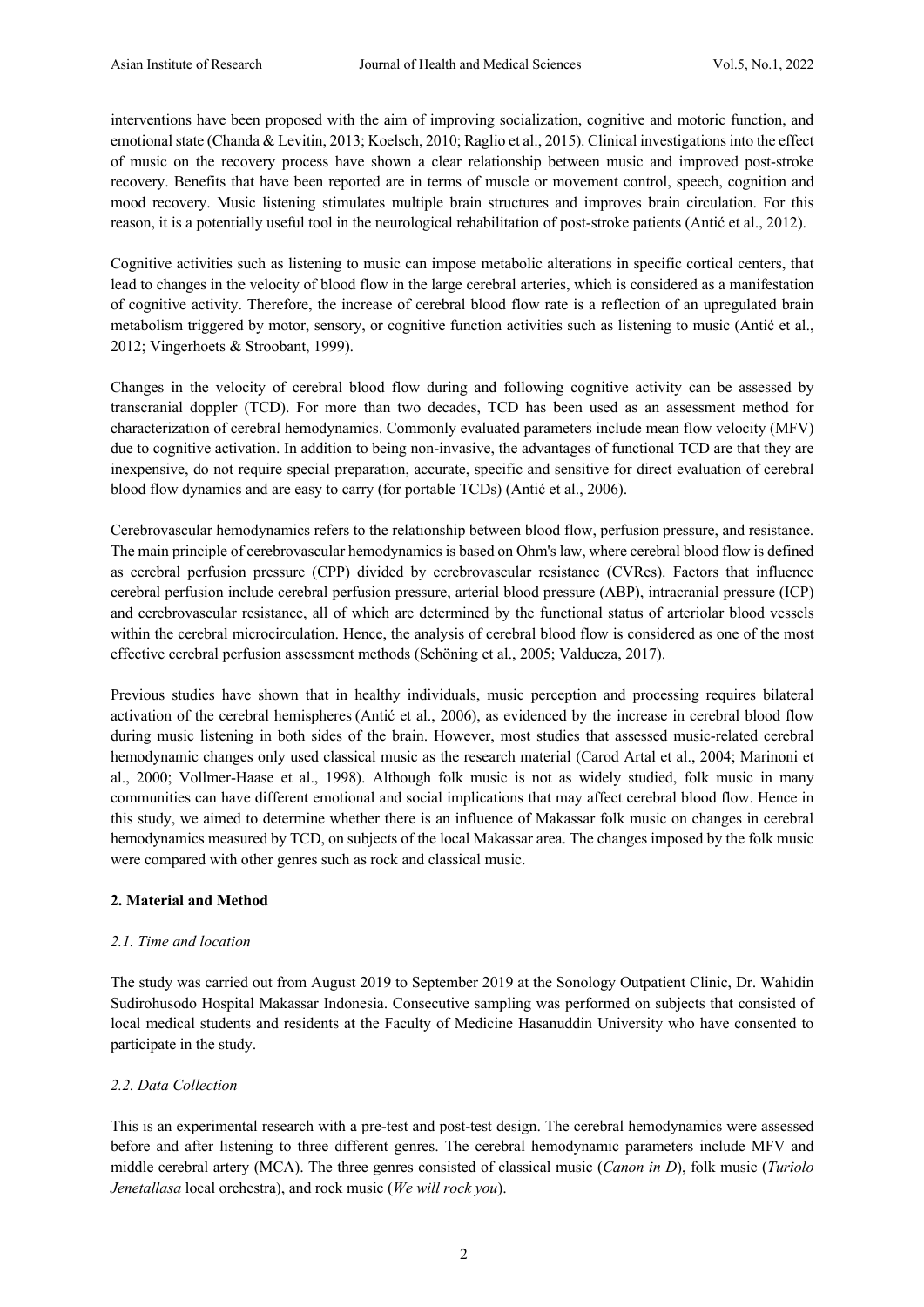Cerebral blood flow parameters were measured using the Transcranial Doppler DWL Digital Multi-Dop® X-type, and the music was administered using the Huawei Honor 8x Cellphone and HTC earbud type headset. Other collected data include patient characteristics obtained from the medical status and respondent form. All participants provided their informed consent prior to the data collection. Prior to commencement, the study has obtained ethical approval from the Ethics Board at the Faculty of Medicine, Hasanuddin University (Ethics Number: 584/UN4.6.4.5.31/PP36/2019).

## *2.3. Data Analysis*

The collected data were processed through statistical analysis using SPSS version 22. In order to see the comparison between the two groups, paired T-test and students T-test was used to measure differences between the means of two groups of paired and unpaired data. One-way ANOVA was used to determine the difference between the means of 3 groups or more. A threshold of  $p < 0.05$  was considered significant.

## **3. Results**

A total of 30 subjects were included in this study, and consisted of 14 males (46.7%) and 16 females (53.3%). The subjects were randomly divided into 3 groups consisting of 10 subjects per group in the classical music, folk music and rock music groups**.** Tabel 1 presents the age characteristics of the 30 subjects, showing similar age ranges across groups.

| Age characteristics of subjects in each group |              |               |  |
|-----------------------------------------------|--------------|---------------|--|
| Treatment group                               | $N(\%)$      | Mean age (SD) |  |
| Classical music group                         | $10(33.3\%)$ | 30.30(5.67)   |  |
| Folk music group                              | $10(33.3\%)$ | 28.30(3.19)   |  |
| Rock music group                              | $10(33.3\%)$ | 29.00(6.16)   |  |

Table 1: Characteristic of the study subject

The average left MCA MFV value before listening to music was  $63.90 \pm 10.025$  cm/s and  $64.97 \pm 9.023$  cm/s for the right MCA MFV. Table 2 shows changes in the left MCA MFV of the classical music group before and after listening to music. Prior to the classical music treatment, subjects showed a mean MFV of  $67.7 \pm 11.18$  in the left MCA, which increased into an MFV of  $81.70 \pm 11.66$  after listening to classical music. In the right MCA, the subjects yielded an average MFV of  $68.7 \pm 10.10$  before the music treatment and  $81.10 \pm 12.76$  after the classical music treatment. The changes in both the left and right MCA before and after the classical music treatment was statistically significant (p<0.0001, paired t-test), with a mean  $\triangle$ MFV of  $14 \pm 4.19$  and  $12.4 \pm 3.37$  in the left and right and MCA correspondingly.

Similar results were observed in the folk music group. Prior to the folk music treatment, subjects showed a mean MFV of  $62.9 \pm 10.19$  in the left MCA, which increased into an MFV of 75.9  $\pm$  10.96 after listening to folk music. In the right MCA, the subjects yielded an average MFV of  $62.6 \pm 8.51$  before the music treatment and 76.00  $\pm$ 10.89 after the folk music treatment. The  $\triangle M FV$  in the left MCA was  $13 \pm 2.35$ , and  $13.40 \pm 3.40$  in the right MCA. In the rock music group, subjects showed a mean baseline MFV of  $61.1 \pm 8.30$  in the left MCA, which increased into an MFV of  $73.30 \pm 8.94$  after listening to rock music. In the right MCA, the subjects yielded an average MFV of  $63.60 \pm 8.00$  before the music treatment and  $76.90 \pm 9.50$  after the rock music treatment. The  $\triangle$ MFV was similar (p <0.442, students T-test) in the left MCA (12.20  $\pm$  2.89) and the right MCA (13.30  $\pm$  3.36).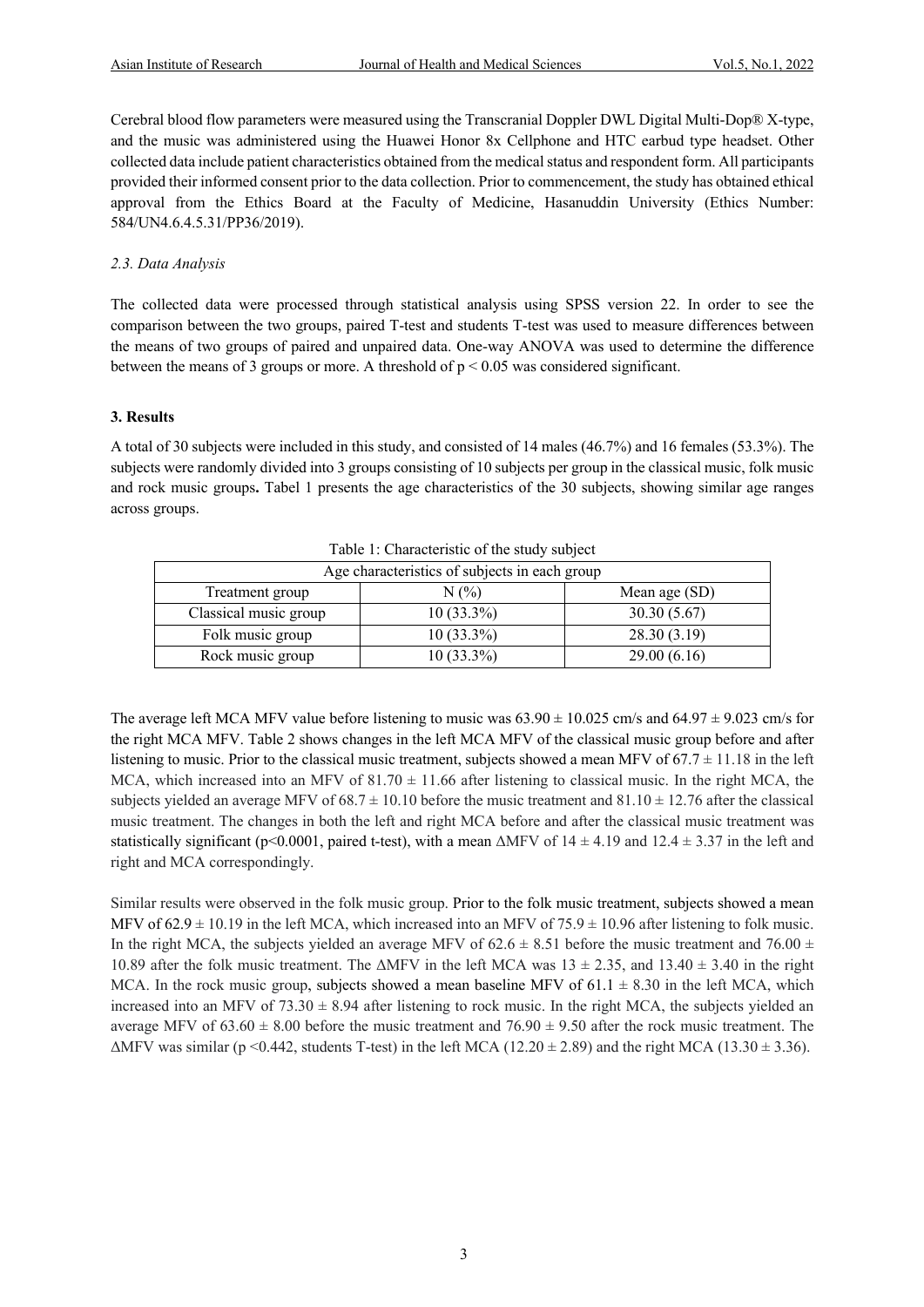Table 2: Changes in the MFV values of the left and right MCA before and after listening to classical music

| <b>MFV MCA Changes in Classical Music</b>                                                                     |                         |                   |  |
|---------------------------------------------------------------------------------------------------------------|-------------------------|-------------------|--|
| <b>Parameter</b>                                                                                              | Mean (SD) of MFV (cm/s) |                   |  |
| Left MFV MCA $(n = 10)$                                                                                       |                         |                   |  |
| <b>Before</b>                                                                                                 | 67.70 (11.18)           | $\leq 0.0001^{#}$ |  |
| After                                                                                                         | 81.70 (11.66)           |                   |  |
| Right MFV MCA $(n = 10)$                                                                                      |                         |                   |  |
| <b>Before</b>                                                                                                 | 68.70 (10.10)           | $\leq 0.0001^{#}$ |  |
| After                                                                                                         | 81.10 (12.76)           |                   |  |
| $\triangle$ MFV MCA (n = 10)                                                                                  |                         |                   |  |
| Left                                                                                                          | 14.00(4.19)             | $0.355*$          |  |
| Right                                                                                                         | 12.40(3.37)             |                   |  |
| # indicates p-values calculated with the paired T-test, * indicates p-values calculated with the student's T- |                         |                   |  |

test, MFV = mean flow velocity, MCA = middle cerebral artery

Table 3: Changes in the MFV values of the left and right MCA before and after listening to folk music

| <b>MFV MCA Changes in Folk Music</b>                                                                          |                         |                   |  |  |
|---------------------------------------------------------------------------------------------------------------|-------------------------|-------------------|--|--|
| <b>Parameter</b>                                                                                              | Mean (SD) of MFV (cm/s) | P-value           |  |  |
| Left MFV MCA $(n = 10)$                                                                                       |                         |                   |  |  |
| <b>Before</b>                                                                                                 | 62.90(10.19)            | $\leq 0.0001^{#}$ |  |  |
| After                                                                                                         | 75.90 (10.96)           |                   |  |  |
| Right MFV MCA $(n = 10)$                                                                                      |                         |                   |  |  |
| <b>Before</b>                                                                                                 | 62.60(8.51)             | $\leq 0.0001^{#}$ |  |  |
| After                                                                                                         | 76.00 (10.89)           |                   |  |  |
| $\triangle$ MFV MCA (n = 10)                                                                                  |                         |                   |  |  |
| Left                                                                                                          | 13.00(2.35)             | $0.7631*$         |  |  |
| Right                                                                                                         | 13.40 (3.40)            |                   |  |  |
| # indicates p-values calculated with the paired T-test, * indicates p-values calculated with the student's T- |                         |                   |  |  |
| test, $MFV$ = mean flow velocity, $MCA$ = middle cerebral artery                                              |                         |                   |  |  |

Table 4: Changes in the MFV values of the left and right MCA before and after listening to rock music

| <b>MFV MCA Changes in Rock Music</b>                                                                          |                         |                   |  |  |
|---------------------------------------------------------------------------------------------------------------|-------------------------|-------------------|--|--|
| <b>Parameter</b>                                                                                              | Mean (SD) of MFV (cm/s) |                   |  |  |
| Left MFV MCA $(n = 10)$                                                                                       |                         |                   |  |  |
| <b>Before</b>                                                                                                 | 61.10(8.30)             | $\leq 0.0001^{#}$ |  |  |
| After                                                                                                         | 73.30 (8.94)            |                   |  |  |
| Right MFV MCA $(n = 10)$                                                                                      |                         |                   |  |  |
| <b>Before</b>                                                                                                 | 63.60(8.00)             | $\leq 0.0001^{#}$ |  |  |
| After                                                                                                         | 76.90 (9.50)            |                   |  |  |
| $\triangle$ MFV MCA (n = 10)                                                                                  |                         |                   |  |  |
| Left                                                                                                          | 12.20(2.89)             | $0.442*$          |  |  |
| Right                                                                                                         | 13.30(3.36)             |                   |  |  |
| # indicates p-values calculated with the paired T-test, * indicates p-values calculated with the student's T- |                         |                   |  |  |
| test, $MFV$ = mean flow velocity, $MCA$ = middle cerebral artery                                              |                         |                   |  |  |

The differences in ΔMFV between the 3 groups were further analyzed, and Table 3 shows that there was no significant difference in the  $\triangle M FV$  between all three music genres, in both the left ( $p = 0.471$ , one-way ANOVA) and the right MCA ( $p = 0.769$ , one-way ANOVA).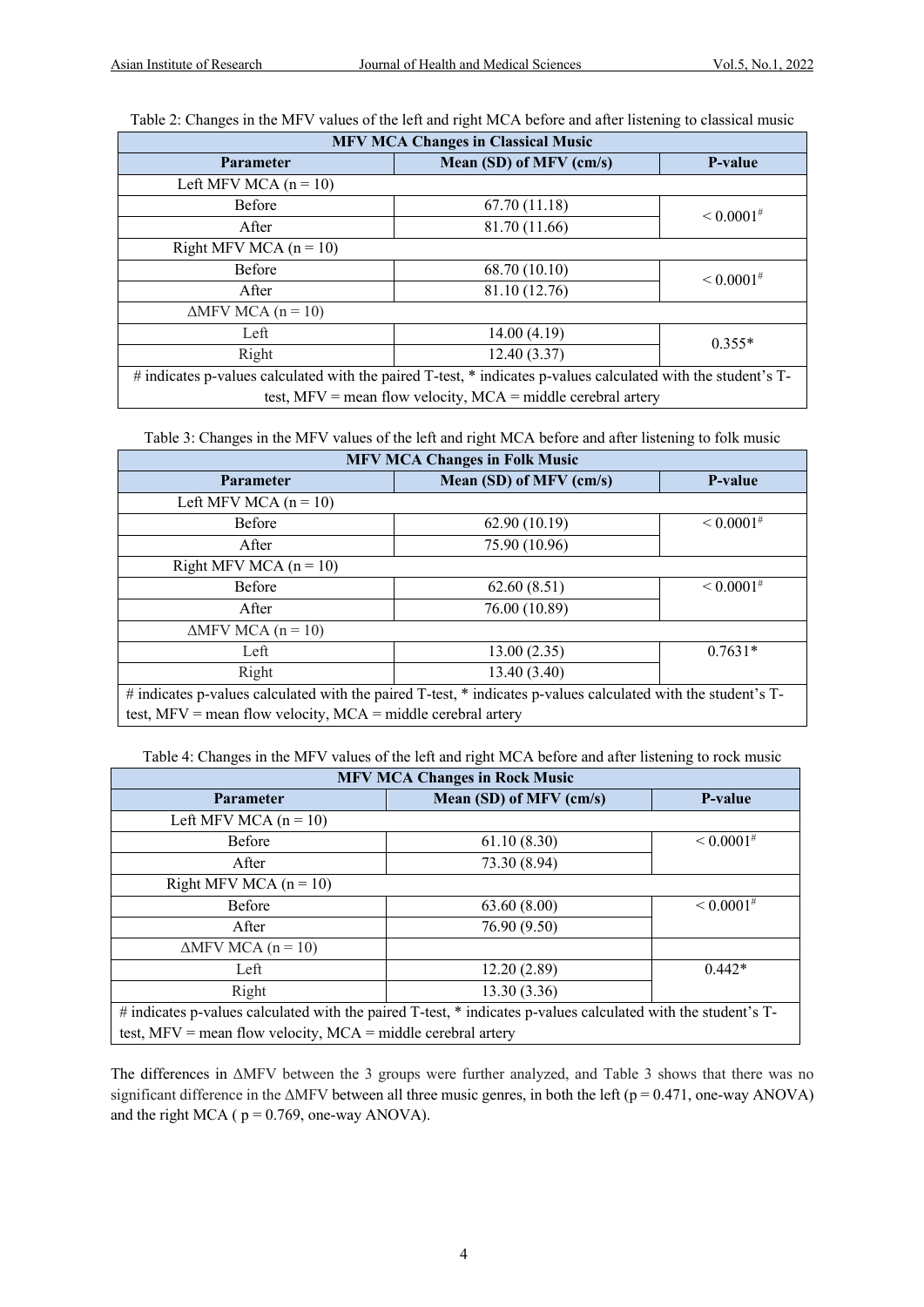| <b>Music group</b>                                                                               | <b>AMFV</b> of the left MCA |           | p-value | <b>AMFV</b> of the right<br><b>MCA</b> |           | p-value |
|--------------------------------------------------------------------------------------------------|-----------------------------|-----------|---------|----------------------------------------|-----------|---------|
|                                                                                                  | Mean                        | <b>SD</b> |         | Mean                                   | <b>SD</b> |         |
| Classical music                                                                                  | 14.00                       | 4.19      | 0.471   | 12.40                                  | 3.37      | 0.769   |
| Folk music                                                                                       | 13.00                       | 2.35      |         | 13.40                                  | 3.406     |         |
| Rock music                                                                                       | 12.20                       | 2.89      |         | 13.30                                  | 3.368     |         |
| P-values calculated with one-way ANOVA. MFV = mean flow velocity, $MCA$ = middle cerebral artery |                             |           |         |                                        |           |         |

Table 5: Comparison between the ΔMFV in classical, folk, and rock music groups.

## **4. Discussion**

This study was conducted to compare the effect of Makassar folk music with classical and rock music towards cerebral hemodynamics measured using transcranial doppler. The 3 types of music were chosen because rock music represents diatonic music, while classical and folk music represent pentatonic music. The average age of the subjects were 29.20 years, in line with previous observations by Antić et al (Antić et al., 2006) that looked at changes in cerebral hemodynamics during music perception in 61 subjects with an average age of around 30.8 years, and by Artal et al (Carod Artal et al., 2004) with an average age of 31.7 years. The average left and right MCA MFV value before listening to music was  $63.90 \pm 10.025$  cm/s and  $64.97 \pm 9.023$  cm/s, respectively. These results indicate that the MCA MFV value in our study subjects before listening to music was comparable to the normal value of MCA MFV of the 10-29 and and 30-49 year age group which are  $70 \pm 16.4$  cm/s and  $57 \pm 11.2$ cm/s, respectively (Csiba & Baracchini, 2016).

The changes in the MCA MFV before and after listening to music in all three music groups were statistically significant ( $p < 0.0001$ ) in both the left and right MCA. Matteis et al (Matteis et al., 1997) reported the same observation, where there was a significant increase in MFV during listening to music compared to before listening to music. In line with the finding, Artal et al reported that sound stimulation stimulated a significant increase in MFV in the ipsilateral MCA compared to MFV at rest. This is consistent with previous theories which highlight that cognitively stimulating activities such as listening to music will induce metabolic changes in the form of increased CO2 within specific cortical centers, leading to changes in blood flow velocity in the large cerebral arteries. In other words, the increase in cerebral blood flow velocity is a reflection of upregulated brain metabolism triggered by motor, sensory or cognitive function activities such as listening to music (Antić et al., 2012; Vingerhoets & Stroobant, 1999).

Activities that require neural activation such as listening to music demands an increase in cerebral blood flow which subsequently leads to cerebral arteriolar vasodilation and decreased vascular resistance to ensure adequate perfusion, a phenomenon known as cerebral vasomotor reactivity (CVR). A lack or significantly decreased CVR reflects impaired ability of cerebral vessels to adjust its caliber to vasodilator stimuli, and abnormal CVR has shown a high risk of stroke occurrence and recurrence (Rossini et al., 2004). Causative factors may include barotrauma from systolic pressure waves, low cerebral blood flow that leads to hypoperfusion, or impaired cerebrovascular capacity to adapt to sustained changes in blood pressure. Some vasodilator agents such as calcium channel blockers can enhance dynamic cerebrovascular function without affecting resting blood flow (Webb, 2019).

No significant difference was observed between changes in the left and right MCA MFV of the folk music group, similar to the classical and rock music groups. This is in line with the findings of Matteis et al(Matteis et al., 1997)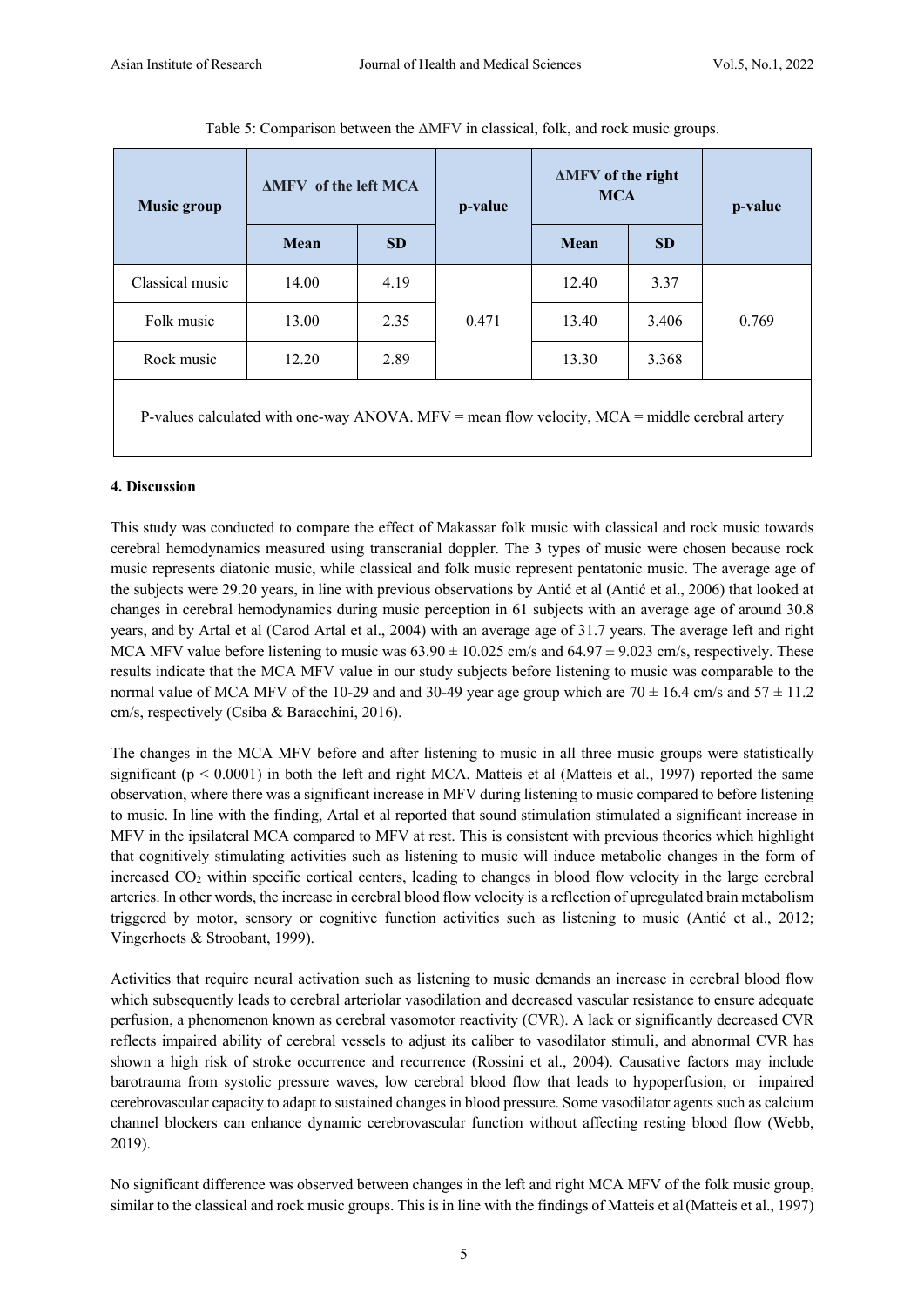who reported that during melody perception, a bilateral increase in MFV in the middle cerebral arteries was seen. Similar findings were reported by Artal et al (Carod Artal et al., 2004) who found that auditory stimulation in the form of instrumental music significantly stimulated blood flow velocity in the ipsilateral middle cerebral artery compared with the absence of auditory stimulation. It is suspected that a musical perception requires bilateral cerebral hemisphere activation. Vollmer-Haase et al (Vollmer-Haase et al., 1998) suggested that subjects who did no other task than passively listening to music exhibited a symmetrical increase in blood flow velocity, indicating balanced cerebral activation hemispheric activation bilaterally. This was also reported in the study by Antić et al (Antić et al., 2006) who observed that music perception requires bilateral cerebral hemisphere activation. Current studies have shown the activation of Broca's area during tasks other than language production. Many other studies report the involvement of these areas in the comprehension process of languages, action execution, as well as music perception and execution (Wang & Agius, 2018), where those statements further confirm the results of our study which showed that listening to music involves both hemispheres of the brain.

There was no statistically significant difference in both the right ( $p = 0.769$ ) and left ( $p = 0.471$ ) MCA MFV changes between the three study groups. The act of listening to music is a complex process, and requires multiaspect involvement of psychological, emotional, and neurological systems. It can also lead to cardiovascular changes and modification of respiratory behavior. Whilst non-musicians typically utilize the non-dominant hemisphere of the brain, musicians use the dominant hemisphere and are typically more attentive when listening to music. This response influenced by the type of music (e.g., classical versus rock), and the melodic composition of the musical piece, in addition to the harmony, tempo, and rhythm. It is also highly influenced by verbal content wherein there appears to be asymmetry of brain activity shown for perception of language and melody but not found in perception of rhythm (Bernardi et al., 2006). The results obtained in our study suggest that the music we use has almost similar characteristics so that the differences in left and right MCA MFV changes between the three musical groups are not significant.

Music as a form of neurological rehabilitation is increasing. It has been shown that music training may lead to changes in brain structure and function, because the act of listening or performing music is known to activate not only cognitive but also motor function in healthy individuals. This may trigger neuroplasticity and promote cognitive as well as motor recovery after brain injury or disease. Actively playing and passively litening to music is known to influence rehabilitation and lead to neuroplasticity changes (Merrett & Wilson, 2012).

Listening to music improves post-stroke cognition and mood, and improve early sensory processing. In post-stroke patients who listened to music daily for two months, the amplitude of auditory mismatch negativity (MMN) for sound frequency changes was greater than the control group who did not listen to music. And although passive music listening itself is beneficial, active music execution and practice is an even more effective rehabilitation tool, particularly when targeting the motor domain. In a study on patients with movement deficits, the use of MIDI-tuned drums and keyboards to train gross and fine motor movements of the upper limbs have led to increased movement scores and changes in oscillatory neural activity related to stroke incidence compared to controls (Altenmuller et al., 2009). There are several mechanisms that have been proposed to explain this effect, and one of the most prominent is that music provides auditory feedback on motor movement and promotes audio-motor coupling (Rickard & McFerran, 2012).

The findings discussed in this study provides an interesting addition to the current body of knowledge on musicinduced plasticity. The experience of listening to or playing music is typicaly perceived as pleasant and interesting for patients with neurological disorders. With these experimential findings, in combination with the known capacity of music to induce neuroplasticity, further exploration is warranted for the use of music therapy as a highly potential treatment option for neurological disorders. In conclusion, the results of this study indicates that Makassar folk music has the same effect on increasing cerebral hemodynamics as classical music and rock music.